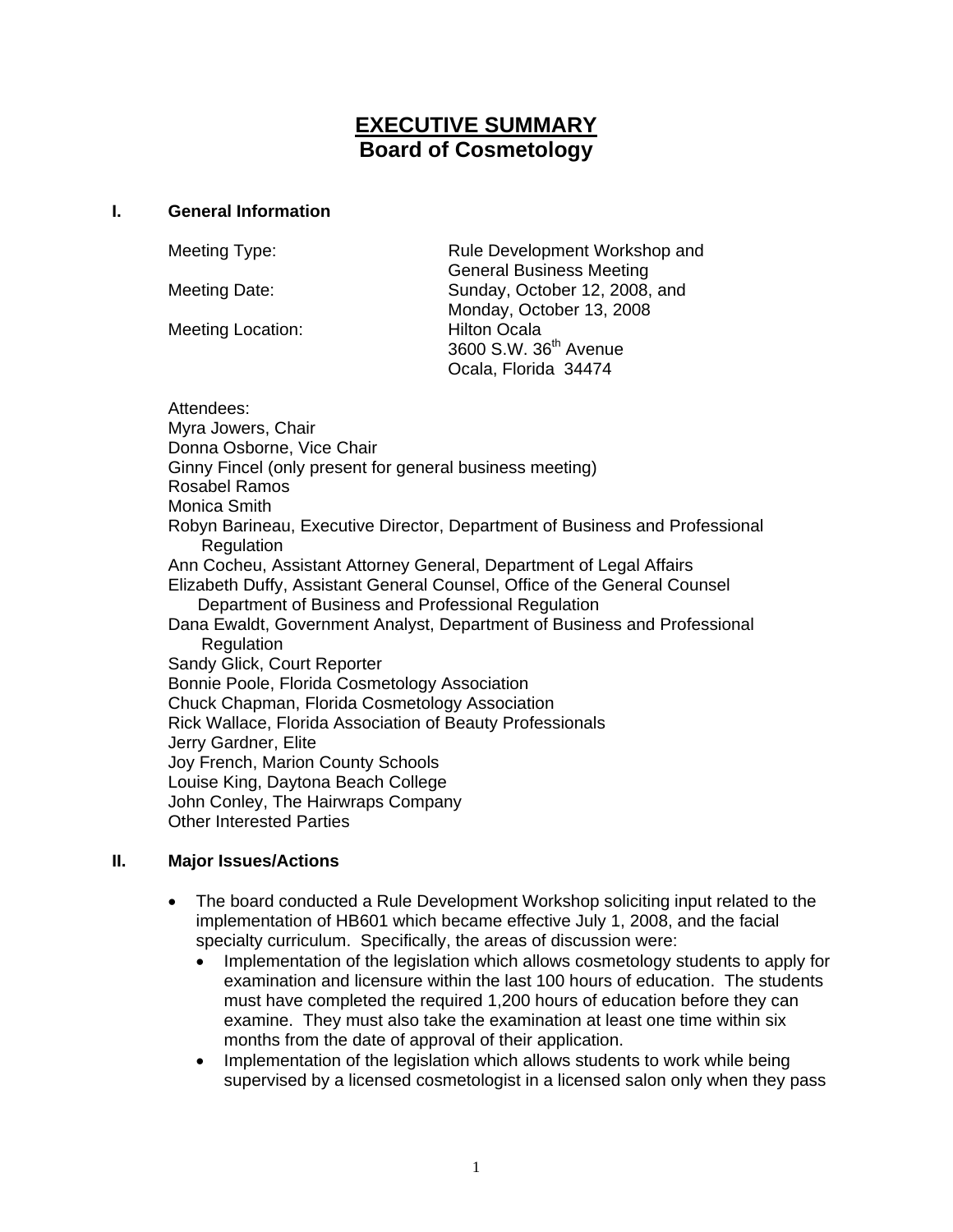both parts of the examination while awaiting their actual license. Should they fail any part of the examination, they may not practice until they are licensed.

- Expanding the rule outlining the facial specialty curriculum.
- Mr. Rick Wallace, Florida Association of Beauty Professionals (FAB), informed the board that FAB was active in assisting with the cosmetology language contained in HB601. He added that it would be necessary for the cosmetology schools to provide a form for presentation to the testing vendor ensuring completion of their last 100 hours of education. Mr. Wallace indicated that FAB will propose legislation during the 2009 Legislative Session to allow students to take the examination before they apply to the department for a license, to eliminate the current 1,000 challenge which allows students, with approval from their school, for apply for a license after completion of 1,000 hours of education, and to eliminate the recent language allowing students to apply for examination and licensure within the last 100 hours of education.
- Ms. Myra Jowers, Chair, suggested that the following definition be added to the facial curriculum rule:
	- "Service" shall be defined as a facial, which includes a client consultation/skin analysis; exfoliation, either manual, mechanical or chemical; cleansing; toning; manipulations; and packs, masks, or other treatments as needed.
- The board agreed on the following language for inclusions in the facial specialty curriculum rule, Rule 61G5-22.006, Florida Administrative Code: • Theory items:

| THEOLY ITELITS.                                                  |                        |
|------------------------------------------------------------------|------------------------|
| Florida laws and rules:                                          | 5 hours                |
| HIV and AIDS:<br>$\bullet$                                       | 4 hours                |
| Sanitation:<br>$\bullet$                                         | 10 hours               |
| Ethics:<br>$\bullet$                                             | 2 hours                |
| Basics of electricity:<br>٠                                      | 8 hours                |
| Facial techniques and contraindications:<br>٠                    | 66 hours               |
| Product chemistry:<br>$\bullet$                                  | 8 hours                |
| Hair removal:<br>$\bullet$                                       | 2.5 hours              |
| Makeup:<br>$\bullet$                                             | 2 hours                |
| Skin theory and diseases and disorders of the skin:<br>$\bullet$ | 85 hours               |
| Types of services:                                               |                        |
| Facials, manual and mechanical – including masks,                |                        |
| packs, or treatments - must be performed on a                    |                        |
| variety of skin types including:                                 | 40 services (40 hrs.)  |
| Normal skin<br>$\bullet$                                         |                        |
| Oily skin<br>$\bullet$                                           |                        |
| Dry skin<br>٠                                                    |                        |
| <b>Combination skin</b>                                          |                        |
| Problem skin<br>$\bullet$                                        |                        |
| Mature skin<br>$\bullet$                                         |                        |
| Set up, use and maintenance of electrical devices<br>٠           | 5 services (1.25 hrs.) |
| Hair removal, including tweezing, waxing, threading<br>$\bullet$ |                        |
| and sugaring                                                     | 20 services (5 hrs.)   |
| Makeup application comprised of a combination of<br>$\bullet$    |                        |
| Daytime and nighttime looks                                      | 10 services (5 hrs.)   |
| Lash and brow tinting:<br>$\bullet$                              | 10 services (5 hrs.)   |

• Eyelash applications including strip lashes,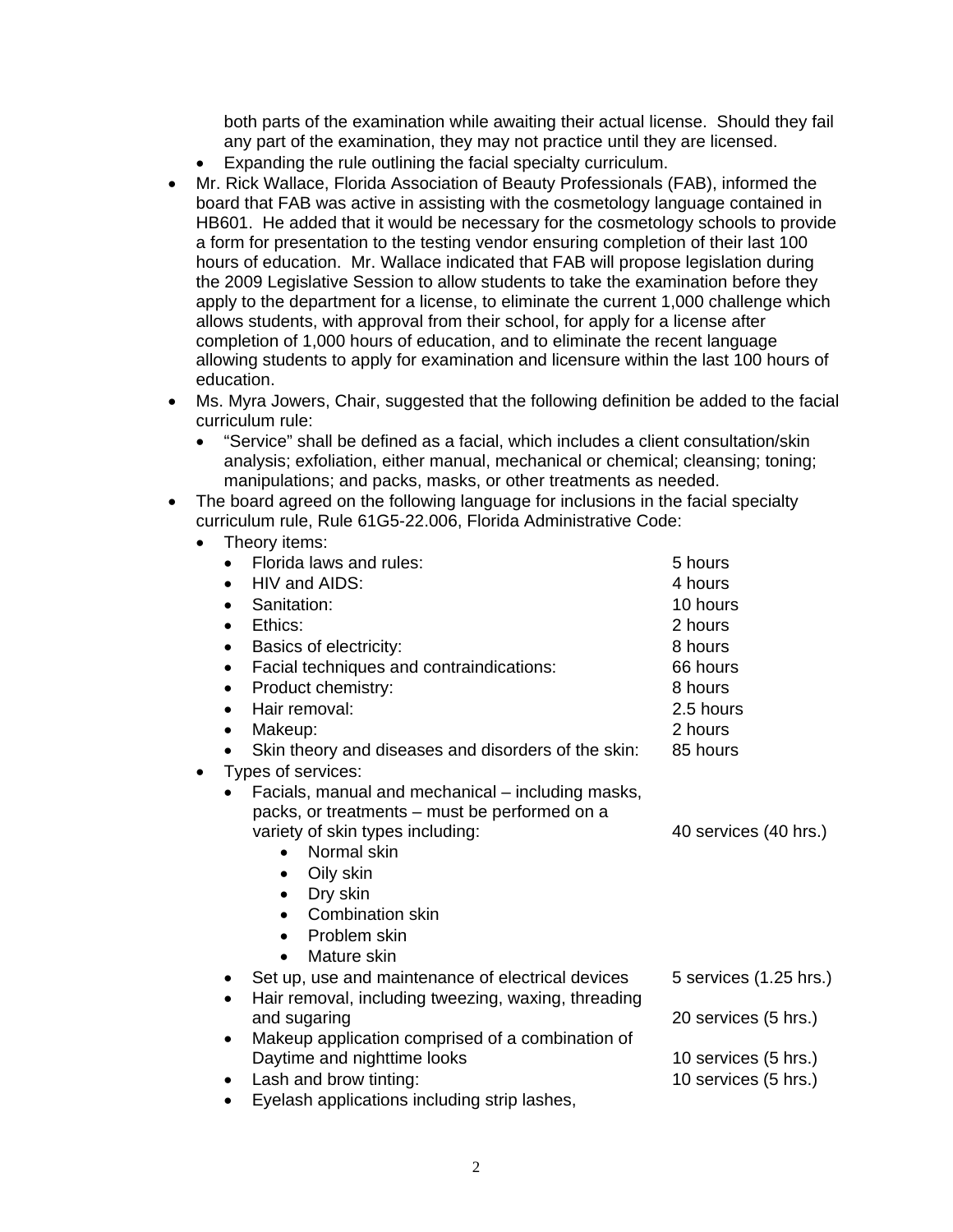Individual lashes, and semi-permanent lashes 10 services (10 hrs.)

• Manual extractions **6 services (1.25 hrs.)** 5 services (1.25 hrs.)

- Chair Jowers excused Ms. Ginny Fincel's absence from the Rule Development Workshop.
- The board considered four Motions for Reconsideration and 39 disciplinary cases.
- Ms. Elizabeth Duffy, Assistant General Counsel, provided the board with the Prosecuting Attorney's Report and reported that as of October 10, 2008, there were 270 cosmetology cases in the legal section.
- The board denied Ms. Karen Abe's endorsement application due to unresolved questions of criminal history related to the practice of cosmetology.
- The board approved eight hair braiding course applications, denied three hair braiding course applications, approved two hair wrapping course applications, denied one hair wrapping course application, approved three body wrapping course applications, denied one body wrapping course application, approved three initial HIV/AIDS course applications, approved three continuing education provider applications, approved seven continuing education course applications, and denied eight continuing education course applications.
- The board agreed to have Ms. Ann Cocheu, Assistant Attorney General, move forward with noticing for development the proposed rule language as drafted by the board and discussed at the Rule Development Workshop.
- The board agreed to postpone until the January 2009 meeting the discussion of utilizing a national cosmetology examination.
- Ms. Barineau mentioned the recent press and inquiries the board office has received regarding fish pedicures and reminded the board that they agreed to research this matter and discuss this topic at the meeting. The board agreed that this is a very serious matter and asked Ms. Cocheu to contact the Generals Counsel of the Fish and Wildlife Conservation Commission, the Department of Environmental Protection, and the Department of Health about fish pedicures, and to determine if they have any comments on the issue. The board will again discuss this topic at their January meeting.
- Ms. Robyn Barineau, Executive Director, mentioned the discrepancies in the fine amounts contained in the disciplinary guidelines rule. The board asked Ms. Cocheu to move forward with noticing this rule for development.
- Ms. Barineau informed the board that as of June 30, 2008, the balances in their Operating and Unlicensed Activity Accounts were \$(66,023) and \$944,094, respectively.
- Ms. Barineau informed the board of the following meeting dates and locations:
	- Sunday, January 25, 2009, and Monday, January 26, 2009 Orlando
		- Monday, April 27, 2009 Jacksonville
		- Monday, July 20, 2009 Orlando
		- October 12, 2009 Tampa

## **III. Legislation/Rule Promulgation**

- Ms. Cocheu will notice for development the language agreed upon by the board relating to the following topics:
	- The legislation which allows cosmetology students to apply for examination and licensure within the last 100 hours of education. The students must have completed the required 1,200 hours of education before they can examine. They